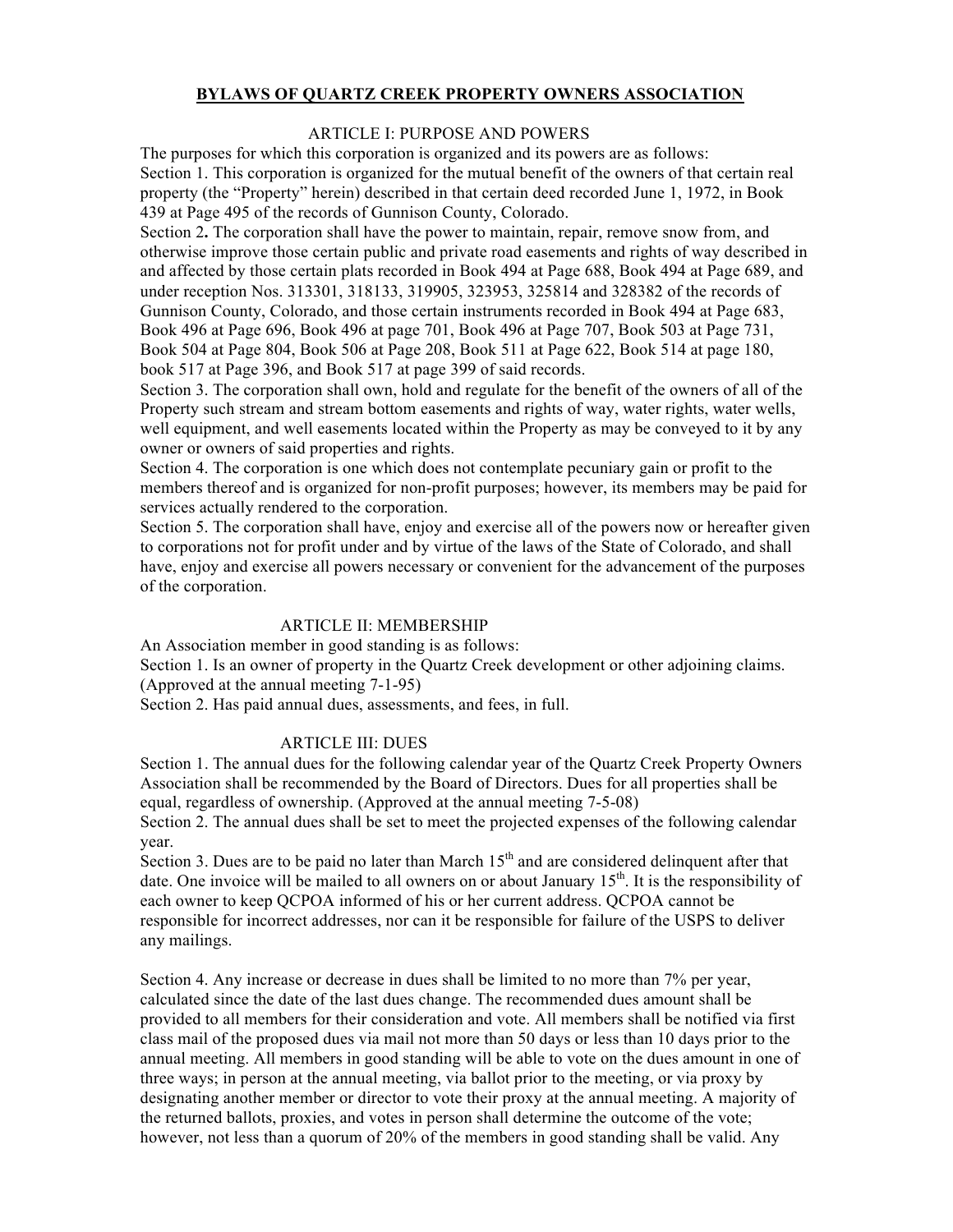proposed change in dues, increase or decrease, receiving a negative vote of the membership, shall cause dues to remain at the previous level for the upcoming year.

## ARTICLE IV: BOARD OF DIRECTORS

Section 1. The Board of Directors (Board) shall be the governing body of the Association and shall administer the Conditions (covenants), the Bylaws, and the Governance Policies of the Association in accordance with the laws of the United States, the State of Colorado, and the County of Gunnison.

Section 2. The Board members shall be elected by a vote of the majority of attendees, ballots, and proxies, subject to a quorum, at the Annual Meeting and installation take place at the end of that meeting.

Section 3. The Board shall consist of seven (7) members as follows:

A. The four (4) Officers plus three (3) Members-at-Large

B. Each member of the Board shall hold office for three years from the date of the annual meeting at which elected, or until his/her successors shall have been elected.

C. The terms of no more than 3 directors shall expire at any one time.

D. A Director may be re-elected for an additional term or terms.

### ARTICLE V: OFFICERS

Section 1. The officers of Quartz Creek Property Owners Association shall be President, Vice-President, Secretary, and Treasurer.

Section 2. The Officers shall be appointed by the Board of Directors and shall hold office for one year from the date of the annual meeting, or until their respective successors have been appointed. Section 3. If any vacancy occurs during the year in any of the offices, the Board of Directors may elect a successor who shall hold office for the unexpired term.

## ARTICLE VI: COMMITTEES

The Board shall appoint committee chairmen and members for the following standing committees in addition to any other committees the Board deems necessary. Each committee shall be responsible to the Board for planning, administering, and reporting on its specific area. The committees are:

> Road Maintenance Fire Protection Water Fire Protection and Security Finance Membership and Publicity

#### ARTICLE VII: ANNUAL MEETING

Section 1. The Association shall hold at least one meeting per year, which shall be held within a 7-day period before, after, or on July  $4<sup>th</sup>$ , whenever possible, to avoid conflicts with local events. (Approved at the 7-6-2013 Annual Meeting).

Section 2. Not less than ten nor more than fifty days in advance of any regular meeting of the members, notice of the meeting will be sent by United States mail to the mailing address of each Owner and/or sent electronically by posting on the QCPOA website or via email.

Section 3. The annual meeting shall include, but not be limited to, the following agenda:

- A. Approval of minutes from the prior annual meeting
- B. Approval of the budget for the following calendar year
- C. Reports from Standing Committees
- D. Approval of dues, assessments, fees for the following calendar year
- E. Election of new directors
- F. Old business
- G. New business
- H. Motions from the floor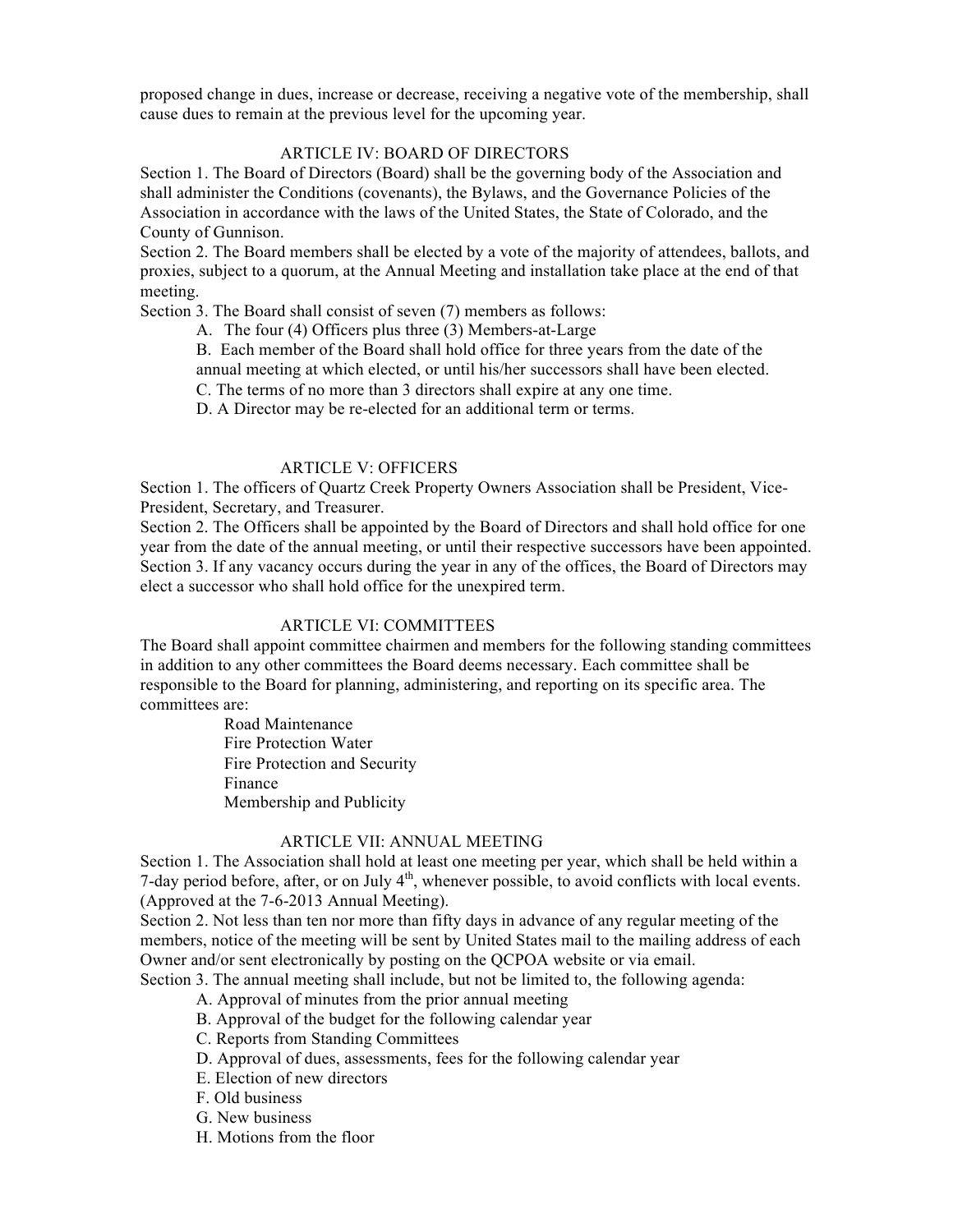# ARTICLE VIII: MEETINGS OF BOARD OF DIRECTORS

Section 1. Additional meetings may be called by the Board. Any member in good standing may attend any regular meeting of the Board or of the Association. Meeting date, time, and place shall be posted in advance on the QCPOA bulletin board located at the entrance to the properties on Chicago Park Road.

Section 2. Closed-door meetings of the Board may be held as needed.

Section 3. The President, or any two directors, may at any time call a meeting of the Board of Directors.

Section 4. A simple majority of the Board of Directors shall constitute a quorum to hold a meeting.

 A. Absentee proxies of Directors unable to attend shall be considered in forming a quorum.

B. On any specific question, absentee Directors shall notify their vote to the Secretary.

## ARTICLE IX: SPECIAL MEETINGS

Special meetings of the members may be called by the President of the Board of Directors, by a majority of the Board, or by property owners having twenty percent of the votes in the association. Electronic notice of a Special meeting shall be given as soon as possible but at least ten days before the meeting. All members in good standing may vote at any Special meeting of the members.

# ARTICLE X: QUORUM

Section 1. A twenty percent (20%) attendance of the Association members in good standing is needed for a quorum. (Approved at the 7-1-06 annual meeting)

Section 2. Proxy and absentee votes of members unable to attend shall be considered in forming a quorum.

Section 3. The agenda to be covered at the annual meeting shall be sent to all Association members not more than fifty nor less than ten days prior to the meeting.

Section 4. All absentee ballots and proxy votes shall be given to the Secretary in writing or via email.

### ARTICLE XI: VOTE

Each member in good standing of the Association shall be entitled to one vote per lot owned with respect to any Association matter. When more than one person or entity owns any Lot, their vote shall be exercised as they among themselves determine, but in no event will a split vote, or more than one vote, be cast with respect to any Lot. (Approved 4-25-07 as part of Amendment to Conditions)

#### ARTICLE XII: MOTIONS

Motions will be adopted or rejected by a majority vote of the Association members present at any meeting, provided a quorum is present.

## ARTICLE XIII: BYLAWS

The Bylaws may be adopted or amended by a majority of the Association members present at any regular meeting of the Association, provided a quorum is present.

# ARTICLE XIV: RULES

Roberts Revised Rules of Order shall govern all meetings.